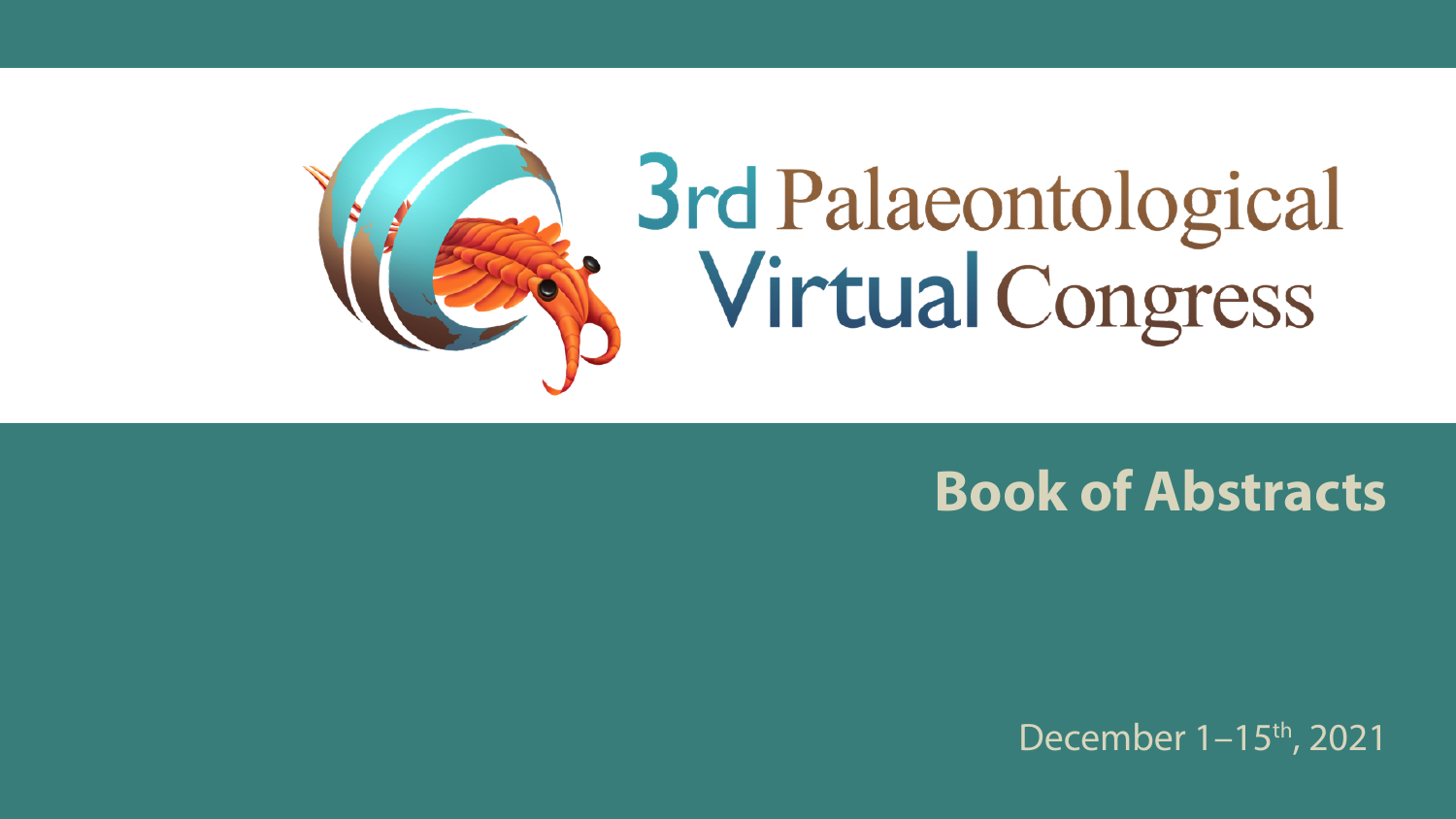

**3rd Palaeontological Virtual Congress Book of Abstracts Palaeontology in the virtual era**

From an original idea of Vicente D. Crespo

**Published by** Evangelos Vlachos, Penélope Cruzado-Caballero, Vicente D. Crespo, María Ríos Ibañez, Fernando Antonio M. Arnal, Jose Luis Herraiz, Francesc Gascó-Lluna, Rosalía Guerrero-Arenas and Humberto G. Ferrón.

**Layout** Evangelos Vlachos

**Conference logo** Hugo Salais

**Contact** palaeovc@gmail.com

**ISBN 978-84-09-36657-6**

**Copyright** © 2021 Palaeontological Virtual Congress

**Date of Publication** December 9, 2021

**How to cite this book**: Vlachos, E. Penélope Cruzado-C., Crespo V. D. , Ríos Ibañez M., Arnal F. A. M., Herraiz J. L., Gascó-Lluna F., Guerrero-Arenas R., and Ferrón H. G. (eds) (2021) Book of Abstracts of the 3rd Palaeontological Virtual Congress, 304 pp.

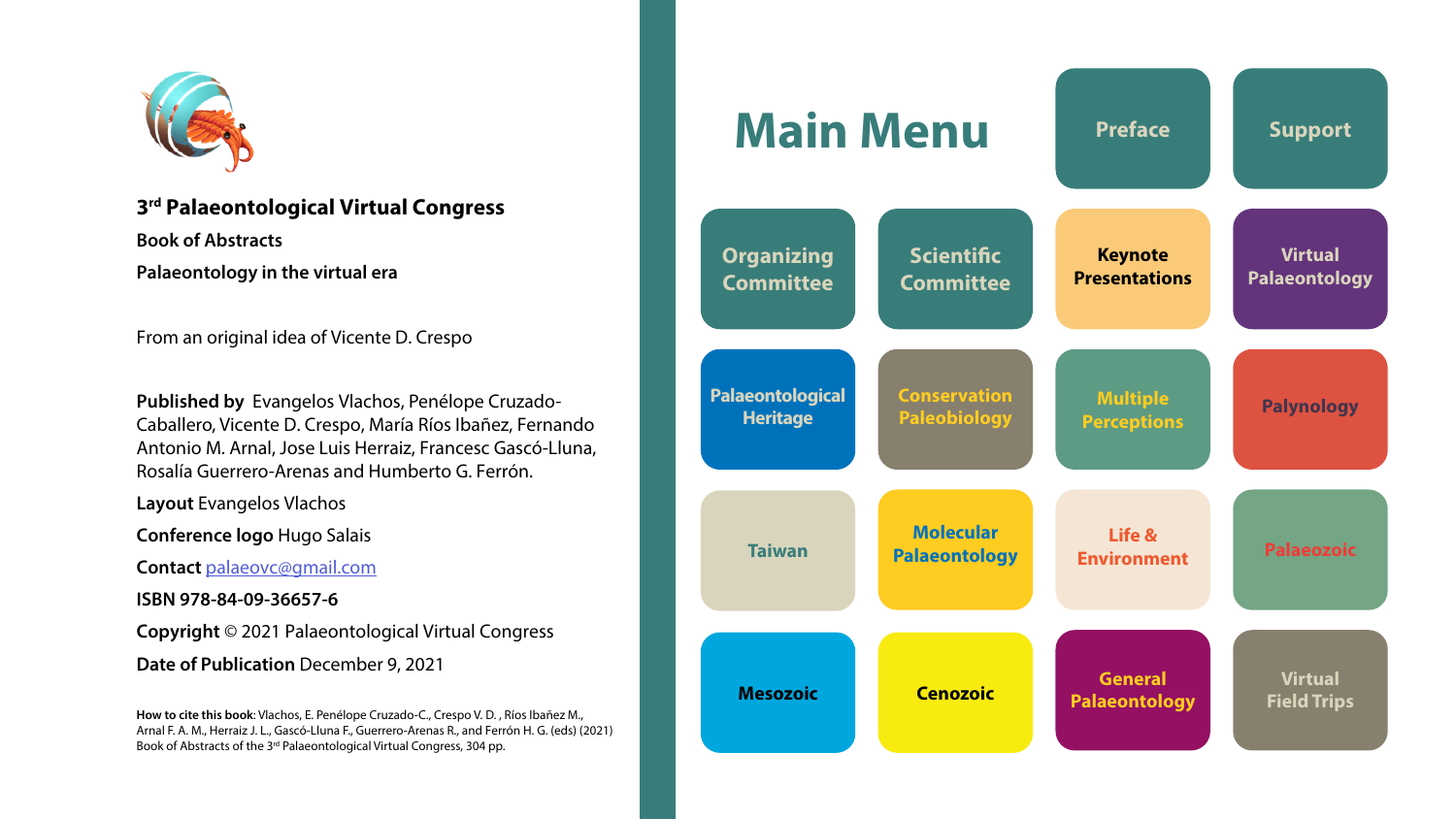

**PALAEOECOLOGICAL INTERPRETATIONS FROM FOSSIL BONE MICROSTRUCTURE**

**A. Chinsamy-Turan**



**A JURASSIC GEOTHERMAL SYSTEM IN PATAGONIA (ARGENTINA)**

**I. H. Escapa**



**THE ORIGIN AND EARLY EVOLUTION OF ORGAN SYSTEMS**

**X. Ma**



**OVERVIEW OF VERTEBRATE FOSSILS FROM PORTUGAL, FOCUS ON MESOZOIC DINOSAURS**

**O. Mateus**



**MELANIN THROUGH DEEP TIME**

**M. McNamara**



**PLEISTOCENE MAMMALIAN FOOTPRINTS NEAR THE CITY**

**K. Moreno**



**N** 

**PECCARIES AS A WINDOW INTO PALEOBIOLOGY**

**D. R. Prothero**

## **Keynote Presentations**